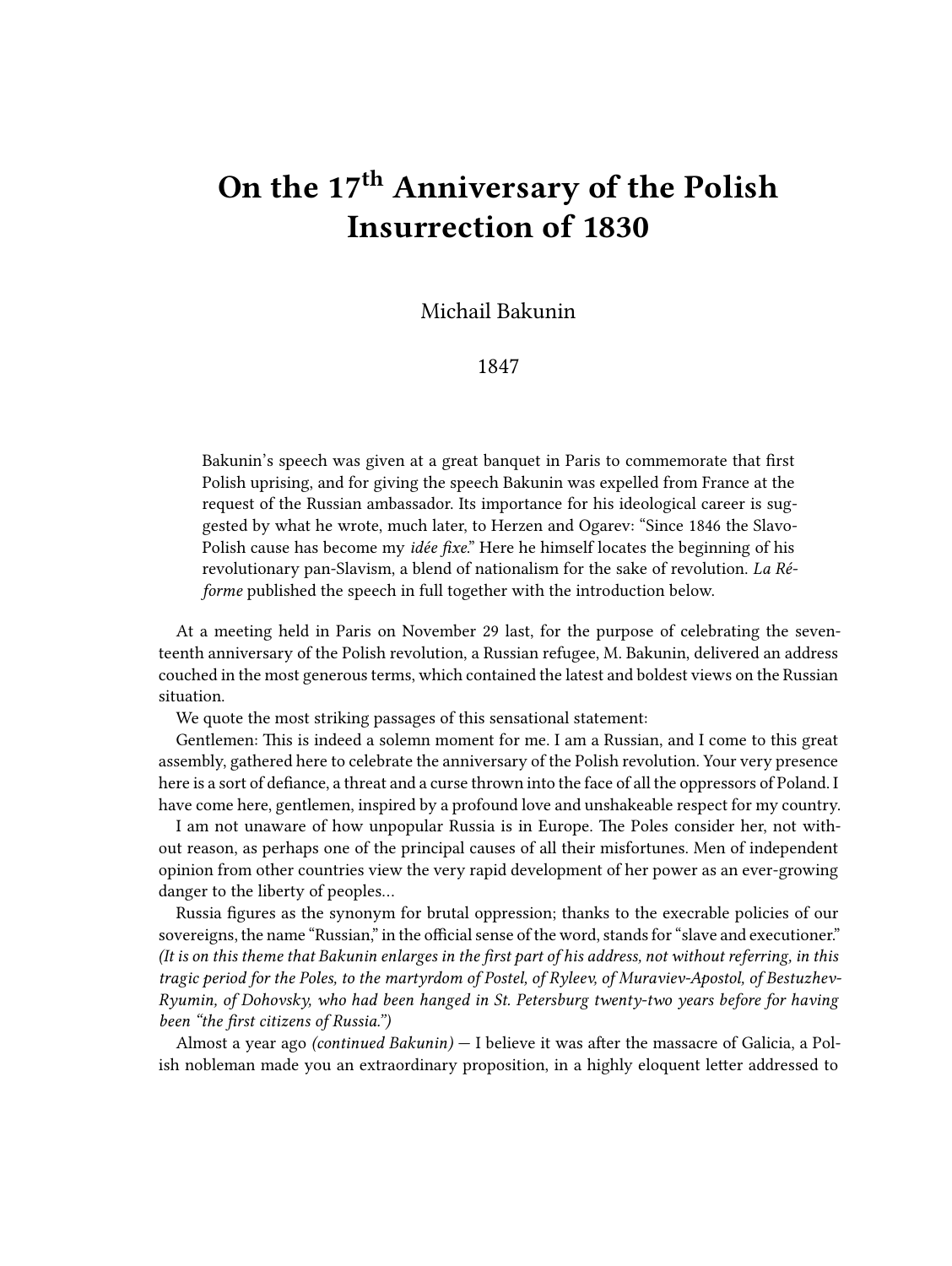Prince Metternich, which has since become famous. No doubt carried away by his hatred for the Austrians which, by the way, was quite justified, he suggested nothing less than that you should submit to the Tsar, surrender yourselves, body and soul, to him, without drawback and without reservation. He advised you to do voluntarily what you had so far done under duress, and he promised you, in compensation, that as soon as you ceased to pose as slaves, your master would, in spite of himself, become your brother. Your brother, gentlemen, do you hear this? Emperor Nicholas your brother! *(No! No! Great commotion in the hall)*

The oppressor, your bitterest enemy, the personal enemy of Poland, the executioner of so many victims *(Bravo! Bravo!)*, the man who ravished your liberty, the man who is pursuing you with relentless perseverance, as much through hate and by instinct as through political strategy would you accept him as your brother? *(Cries from all directions, No! No! No!)* Each one of you would rather see Poland perish than consent to such a monstrous alliance. *(Prolonged bravos)*

And the speaker went on to draw the following argument from his earlier remarks:

Yes, it is just because you are the enemies of Emperor Nicholas, the enemies of official Russia, that you are, in the nature of things, even without wishing it, the friends of the Russian people. *(Applause)* There is a general belief in Europe, I know, that we Russians form an indivisible unit with our government, that we are quite happy under the regime of Nicholas; that he and his system, oppressor within the country and invader beyond its frontiers, are the perfect expression of our national genius. Nothing of the kind. No, gentlemen, the Russian people are not happy! I say this joyfully and proudly. For if happiness were possible for the Russians in their present abject state, ours would be the basest, vilest people in the world.

As he developed the idea of a revolutionary alliance between Poland and Russia, Mr. Bakunin came to the following conclusion:

To the extent that we have remained disunited, we have mutually paralyzed ourselves. Together we shall be all-powerful for the good. Nothing could resist our common and united action. The reconciliation of Russia and Poland is a tremendous task, well worth our total devotion. This will be the emancipation of sixty million men, the deliverance of all the Slav peoples who are groaning under a foreign yoke. It will be, in the end, the fall, the definitive collapse of despotism in Russia. *(Applause)*